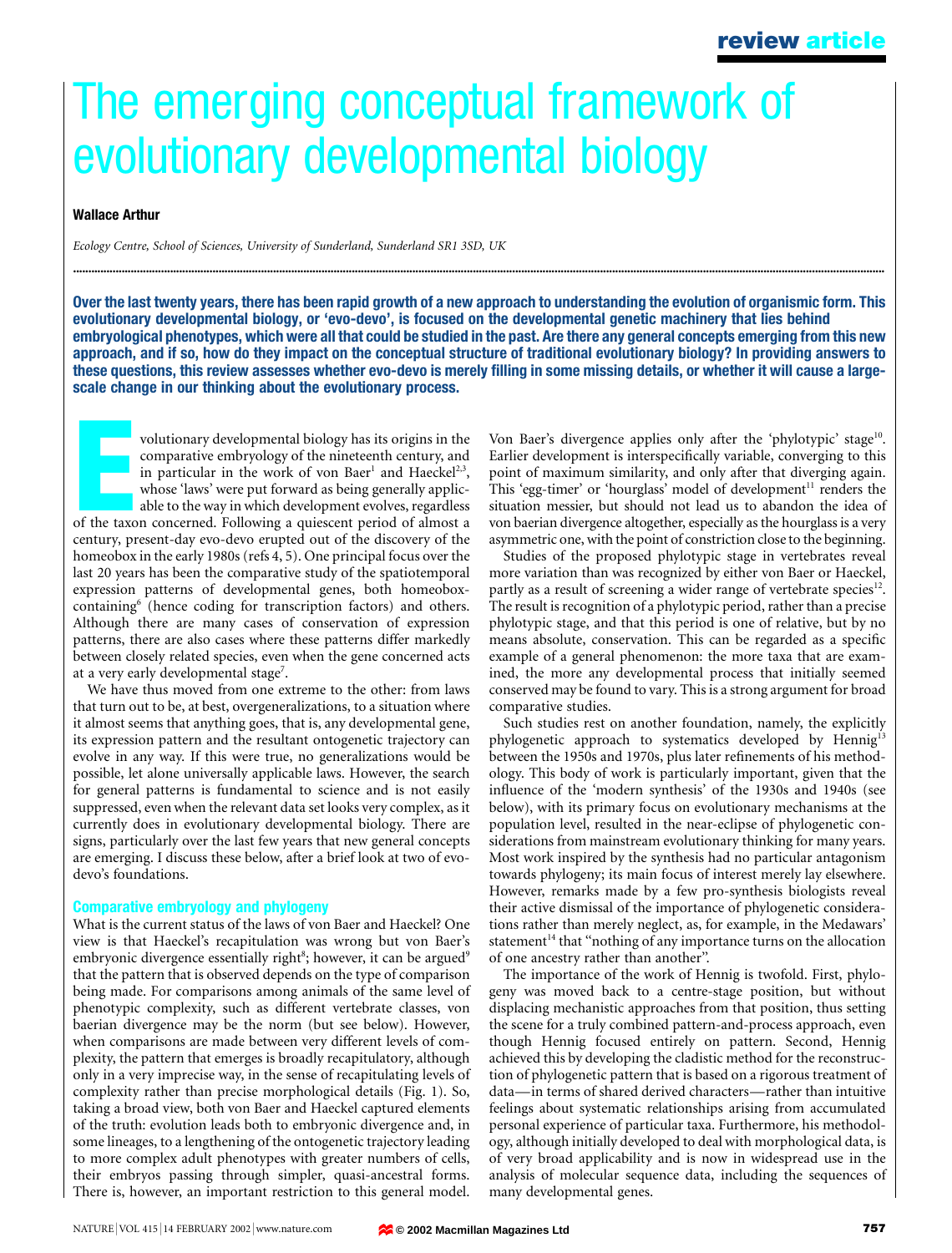Advocates of evolutionary developmental biology are of course interested in the ways in which developmental characters map to phylogenies, as exemplified by studies of comparative echinoderm<sup>7</sup> and anuran<sup>15</sup> development, and the phylogenetic scope of various characters in the zebrafish model system<sup>16</sup>. However, that focus of interest should not be taken to imply that they favour the ontogenetic method of polarizing characters in phylogeny reconstruction<sup>17</sup>. In fact, this method has not been widely adopted; rather, the outgroup method has retained favour.

The mapping of developmental processes onto a phylogeny reveals the kinds of alteration in development that we need to explain. Equally, such mapping enables us to exclude from consideration illusory evolutionary changes that never took place, such as the supposed annelid-arthropod transition (see below).

#### From the homeobox to expression patterns

Evolutionary and developmental biology uncoupled at around 1900, partly due to the latter becoming more experimental and less comparative<sup>18</sup>. They stayed largely separate, with some notable exceptions<sup>19,20</sup>, until about 1980. Their re-integration was prompted by several factors, including the widespread acceptance of phylogenetic systematics (see above), the growth of a more genetic approach to development, especially in  $Drosophila<sup>21</sup>$ , and the appearance, over a short period around 1980, of a cluster of books on the interface between evolution and development<sup>8,22,23</sup>. But the single most important factor was the discovery of the homeobox and its widespread phylogenetic conservation<sup>4,5</sup>.

The importance of homeobox-containing genes (including the Hox genes), from an evolutionary perspective, is that they reveal the existence of a general mechanism underlying the development of morphologically diverse organisms. This constitutes something of a paradox—where does the diversity come from if the genes are highly conserved?—the resolution of which may lie in lower levels of conservation of downstream genes, although this is still largely a presumption. Not only are homeobox genes highly conserved in sequence (especially within the 180-base-pair homeobox region itself), but in many cases their expression patterns are highly conserved also, implying a conservation of function. One of the most enduring visual images of the comparative study of expression patterns of homeobox-containing genes carried out in the 1990s is the picture of 'stripey' embryos of various arthropods<sup>24,25</sup>. These all show the segmentally reiterated transverse bands of expression of the homeobox-containing gene engrailed, which reflect its role in determining segment polarity (Fig. 2).

Conservation is, of course, a relative thing. Over long enough periods of evolutionary time, even highly conserved developmental genes evolve, and when they do, important morphological consequences follow. Sometimes altered expression patterns are such as to give more or less of the same thing within a still-conserved overall body plan. An example is divergence in the anteroposterior expression patterns of Hox genes in insects and crustaceans, and, associated with this, morphological divergence, for example in the number of leg-bearing segments<sup>6</sup>. Here, the basic design is still the same at a more fundamental level—a segmented arthropod. In other cases, altered expression patterns lead to more fundamental shifts in morphology, and give rise to an entirely distinct body plan. For example, the expression patterns of some homeobox-containing genes in echinoderms<sup>26</sup> bear little relation to those in vertebrates,



recapitulates the broad levels of complexity, but not the precise ancestral forms (either

evolution (b)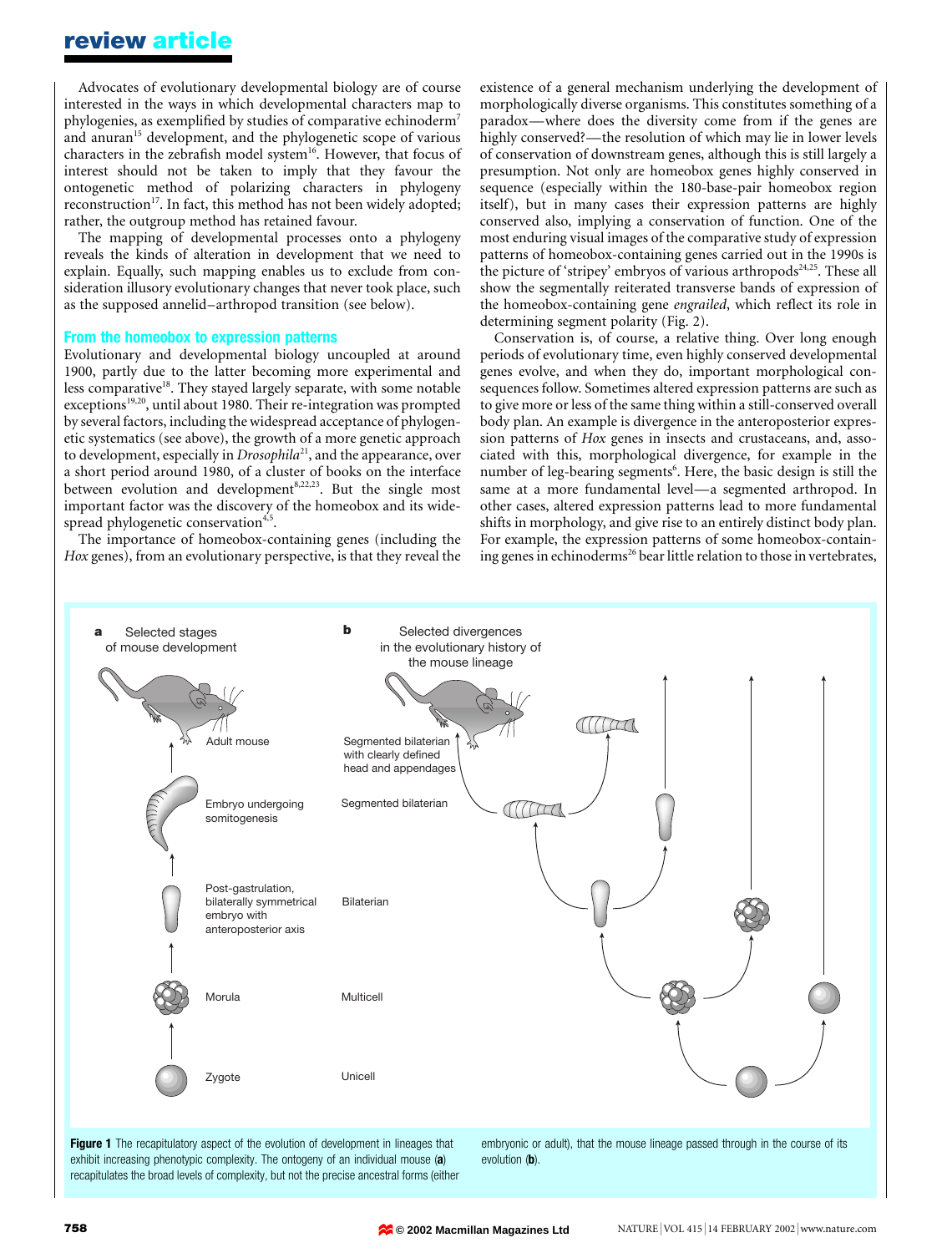

Figure 2 Conservation and change in a developmental mechanism. In all arthropods studied, segments are generated through a cascade of gene interactions, an important component of which is the production of segmental stripes of expression of the segment polarity gene *engrailed*. Starting from an arthropod stem species of unknown embryonic segment number and unknown adult morphology, numerous divergences have occurred in the following: (1) the number of engrailed stripes/segments (compare centipedes with each other and with insects); (2) the way in which stripes of expression are generated in development (roughly simultaneously in flies but in anteroposterior sequence of varying duration in the others); and (3) segment identities, which are controlled separately by Hox genes. The source of information for insects is from refs 24 and 25. The centipede *engrailed* images were based, at the time of writing, on extrapolation from the known segmental expression patterns of this gene in other arthropods. Recent work has confirmed that such extrapolation is justified (C. Hughes, T. Kaufman and C. Kettle, unpublished data).

as perhaps might be expected given the fundamental gap between bilateral and pentaradial symmetry. The dorsovental axis inversion that accompanied the divergence of protostomes and deuterostomes<sup>27,28</sup> is intermediate between the above two examples.

#### Evo-devo and general evolutionary theory

How do all these studies impact on evolutionary biology, a conceptually driven discipline? Perhaps comparative studies of expression patterns are just 'filling in the details'. After all, if morphology evolves, these things that are the underlying causes of morphology must also be evolving. So it might be argued that the accumulating data of evolutionary developmental biology are of no particular consequence for the overall structure of evolutionary theory. However, I will now put forward a rather different view.

As is widely acknowledged, development had a minor role both in the work of Darwin<sup>29</sup> and in the establishment of the modern synthesis of the mid-twentieth century<sup>30-32</sup>. One reason is that even as late as the completion of the synthesis, developmentalists were conceptually isolated from geneticists and evolutionists, for whom the gene had by then assumed a central importance. Developmental concepts of the day, such as induction, gradients and fields, were hard to visualize from a genetic perspective, and thus hard to accommodate within a gene-centred view. Today all that has changed, and developmental genetics is a very large part of developmental biology. Now that the barrier has disappeared, does the new developmental perspective have a conceptual contribution to make to our overall understanding of evolution?

In fact, several groups of concepts have emerged recently from evolutionary developmental biology. Some are new, whereas others are resurrections or elaborations of much older concepts (going back to von Baer and beyond). These concepts are listed in Table 1, along with key references. There are too many to discuss in detail so it will be necessary to be selective. Below I discuss the first two groups of concepts in Table 1: one centred around the idea of developmental reprogramming, the other around the idea of gene co-option.

#### Developmental reprogramming and bias

Given that development has long been the `missing link' of evolutionary theory, where and how does that link fit, in terms of conceptual structure? There is a very simple answer to this question (Table 2). Evolution is often portrayed as an interplay between mutation and selection, with the former providing a supply of variation, and the latter acting as a fitness-based sieve. But this picture has a major flaw, because mutation provides new genes, whereas selection acts not on genes but on phenotypes. The missing link, then, is how we get from altered gene to new phenotype. This is the process of developmental reprogramming<sup>33</sup>—that is, a mutationally driven change in something that is itself a state of change. If a particular ontogeny is represented by a trajectory through multidimensional phenotypic space, then after reprogramming we have a different trajectory. Many types and degrees of difference are possible.

The term reprogramming should be interpreted with care. Looked at in one way, development is programmed by genes. But this is too limited a view<sup>34</sup>. There is a complementary process, the epigenetic programme, through which genes are controlled by developmental agents of diverse kinds, including transcription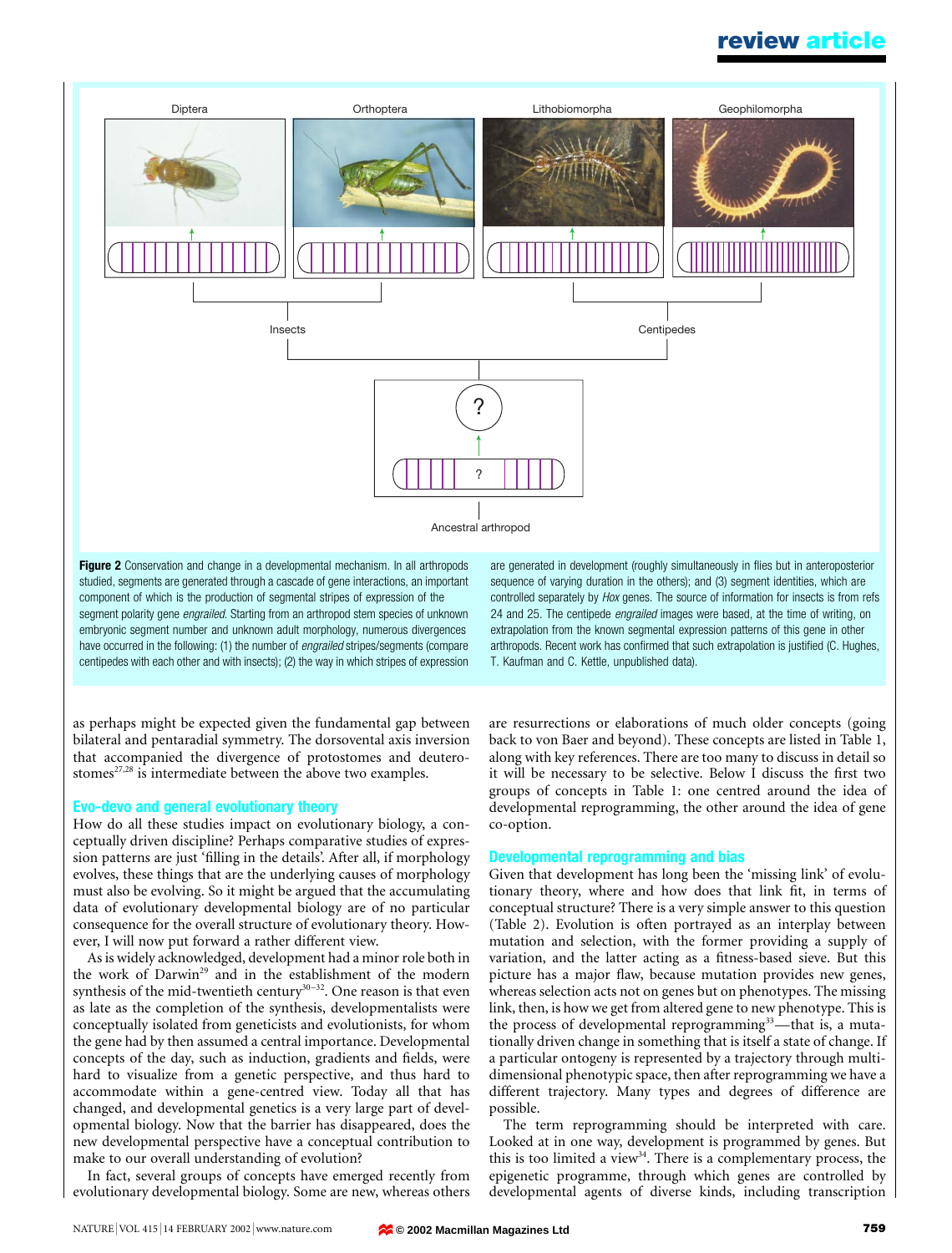| General theme                              | Specific concept                                        | Selected references |
|--------------------------------------------|---------------------------------------------------------|---------------------|
| The nature of developmental variation      | Developmental reprogramming                             | 33, 72              |
|                                            | Developmental bias/mutation bias                        | 41, 42              |
|                                            | Developmental constraint                                | 43, 44              |
|                                            | Developmental drive                                     | 45                  |
|                                            | Developmental reaction norms                            | 36, 37, 71          |
| Re-use of developmental genes in evolution | Co-option                                               | 55, 56, 58, 63      |
|                                            | Exaptation                                              | 54, 55              |
|                                            | Cassettes of developmental genes                        | 56, 57              |
|                                            | Paramorphism                                            | 57                  |
| Aspects of evolutionary conservation       | Body plans                                              | $\overline{9}$      |
|                                            | Evolutionarily stable configurations                    | 73                  |
|                                            | Phylotypic stage/period                                 | $10 - 12$           |
|                                            | Zootype                                                 | 74                  |
|                                            | Homology                                                | $75 - 77$           |
| Factors promoting evolutionary change      | Modularity                                              | 78                  |
|                                            | <b>Dissociability</b>                                   | 78                  |
|                                            | Evolvability                                            | 79                  |
|                                            | Duplication and divergence (of body parts and of genes) | 78,80               |
| Evo-devo aspects of natural selection      | Developmental/internal selection                        | 81                  |
|                                            | Generative entrenchment/burden                          | 82, 83              |
|                                            | Co-adaptation of developmental processes                | 9                   |
|                                            | Unmasking of hidden variation                           | 84                  |
|                                            | Genetic assimilation                                    | 20                  |

factors and secreted morphogens. The delayed entry of the zygotic genome into the control of early development in most animals<sup>35</sup> reveals that the very beginnings of the developmental process are controlled epigenetically. Finally, there is an ecological aspect to the overall programme, because the ontogenetic trajectory is often influenced by environmental factors (the reaction norm $^{36}$ ), sometimes in an abrupt way, as in the case of aquatic plants that make different kinds of leaves above and below water (heterophylly<sup>37</sup>), or the insects that produce winged and wingless forms at different population densities. More often, the whole ontogenetic trajectory is deflected in a continuously variable way in response to environmental conditions.

What constitutes developmental reprogramming thus becomes clear. It is a mutation-based, and thus inherited change in the overall genetic/epigenetic/ecological programme through which we get from genome to phenome. Importantly, it is a theory-neutral process, to which even the staunchest neo-darwinian is unlikely to object. Reprogramming becomes controversial only if we propose that it exhibits intrinsic biases (see below), which may provide an additional evolutionary mechanism. Reprogramming can be examined at many different levels, from the alteration of a developmental gene's product through its ontogenetic consequences to (in some cases) its ultimate effects on the adult phenotype. At any one level, there are four possibilities: changes in timing, spatial distribution, quantity and type; respectively heterochrony<sup>38-40</sup>, heterotopy<sup>39,40</sup>, heterometry<sup>33</sup> and heterotypy<sup>33</sup>. However, a change of one of these kinds at the molecular level may well give rise to other kinds of change at the phenotypic level.

The conclusion is that intraspecific evolutionary change in morphology requires, at minimum, the three processes of mutation, reprogramming and selection, whereas trans-specific evolution requires, in addition, reproductive isolation. The only barrier to the general inclusion of reprogramming as a logically necessary component of the evolutionary process is a passive one, namely inertia. There is no element of antagonism in the sense that there is no branch of evolutionary thought that is anti-development per se.

The picture changes radically if it is proposed that reprogramming is, at least in some cases, systematically biased, in that mutation more readily produces changes in certain directions than others, including the extreme case of some directions being apparently 'prohibited'. Such a state of affairs in general has been referred to as mutation bias<sup>41</sup> or developmental bias ("evolution biased by development"<sup>42</sup>). Negative biases, both relative and absolute, constitute constraint $43,44$ , whereas positive biases have recently been termed developmental drive<sup>45</sup> (quite distinct from meiotic drive<sup>46</sup>, molecular drive<sup>47</sup> and dominance drive<sup>48</sup>). Proposals that these biases can potentially lead to the direction of evolutionary change being determined by developmental dynamics as well as by population dynamics are in contrast with the historical thrust of darwinism and neo-darwinism, that the direction of change is determined exclusively by selection<sup>49,50</sup>.

The main problem facing proponents of a directional evolutionary role for developmental bias is that evidence for this is both very limited at present and harder to acquire than evidence for selection. The predominance of certain leaf-arrangement<sup>51</sup> and floralsymmetry<sup>52</sup> patterns in angiosperms have been proposed as examples of bias-led evolution. The fact that all 3,000 or so species of centipede have odd numbers of leg-bearing segments (from 15 to 191) also suggests developmental bias<sup>53</sup>, and in this case an alternative selective explanation is highly implausible.

| Level          | Initial state                                                              | Process causing change      | Altered state                                             |
|----------------|----------------------------------------------------------------------------|-----------------------------|-----------------------------------------------------------|
| Gene           | Gene making morphogenetic protein                                          | Mutation                    | New version of gene and new protein                       |
| Organism       | Organism with particular ontogenetic trajectory                            | Developmental reprogramming | New ontogenetic trajectory                                |
| Population     | Population with certain relative frequencies of 'old' and 'new' ontogenies | Natural selection           | Population with altered frequencies of the two ontogenies |
| <b>Species</b> | Genetically distinct populations                                           | Reproductive isolation      | Pair or group of daughter species                         |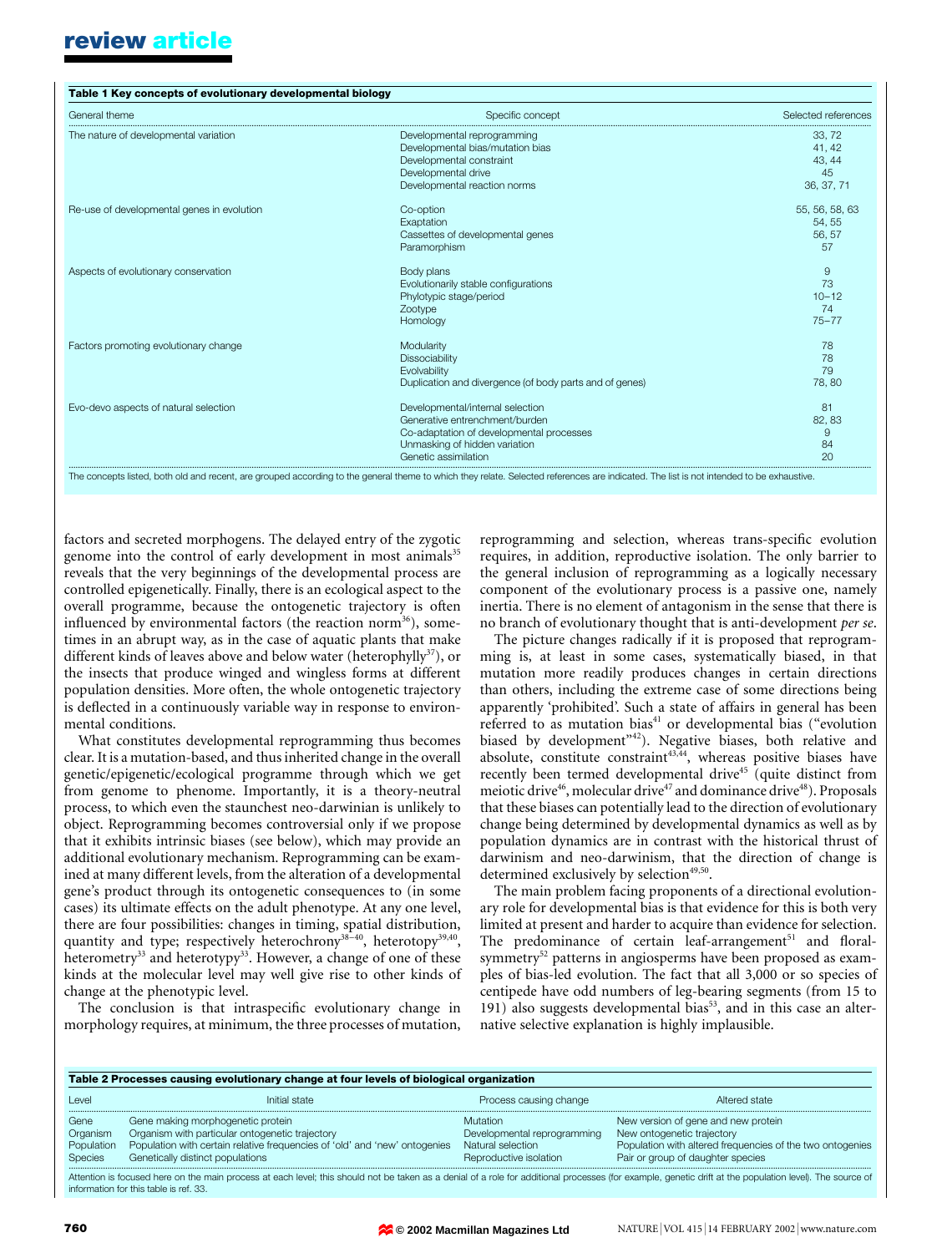Are such examples exceptions to a general rule that selection on its own determines evolutionary directionality, or are they an indication of a general but as yet largely undiscovered role for developmental bias? This is an entirely open and very important question, which is likely to be a major focus of future studies. These should include both further studies of unusual phylogenetic distributions of character states, including excesses, deficiencies and absences of particular states for which selective explanations seem implausible, and studies that attempt to quantify the tendency of mutations in model-system organisms to produce reprogramming in some directions rather than others. Considerable care will be needed in the design of these studies, however, if explanations other than developmental bias are to be excluded.

#### Co-option, exaptation and paramorphism

A central concept that is emerging from comparative studies of developmental genes and their interactions is the co-option of these for different functional roles as evolution proceeds. This is essentially a molecular version of the concept of exaptation<sup>54,55</sup>, in which a structure evolved for one adaptive reason is later `exapted' (or coopted) for some other role. Variations on this theme are: the idea that genes are co-opted not individually but as interacting cassettes<sup>56</sup>, and the idea that co-option accompanies and helps to cause the formation of new structures (paramorphism $57$ ; see below) rather than occurring afterwards to refine them.

The `pattern-before-process' argument that emerged from cladistics (see above) is particularly important in considering the possible co-option of developmental genes<sup>58</sup>. For example, overt metameric segmentation is pervasive in three high-level taxonomic groups: annelids, arthropods and chordates. It was originally thought that annelids and arthropods were sister groups<sup>59</sup>, and thus that segmentation had originated twice-in an annelid/ arthropod common ancestor and in a primitive chordate. More recently, it was suggested that the bilaterian stem group (Urbilateria) was segmented<sup>60</sup>, and that segmentation had thus originated only once, although this seems implausible given the large number of secondary losses it implies in unsegmented phyla. But with the recognition of the superphyletic groups Ecdysozoa and Lophotrophozoa<sup>61</sup> in addition to Deuterostomia, it is now generally thought that segmentation arose on three separate occasions. If this is true, why is some of the developmental–genetic machinery underlying segmentation shared between two or all of the three metameric phyla? For example, why is there segmentally reiterated expression of an *engrailed* homologue in some chordates<sup>62</sup>, resembling—at least in broad terms—the pattern that is well known in arthropods $24,25$ ? Is this a case of independent co-option?

Before attempting to answer this question, it is worth noting the parallel situation in limb formation<sup>63</sup>. Arthropod and vertebrate limbs are not regarded as homologous, yet the formation of both is characterized by expression of Distal-less (Dll) in the prospective limb-tip region. And indeed, clearly non-homologous outgrowths in other animals, for example the tube feet of echinoderms, are also characterized by Dll expression. So again, does this represent independent co-option of homologous developmental genes for similar topographic roles in different evolutionary lineages? Is such co-option not rather improbable?

A possibility that is gaining favour $58,63$  is that the genes concerned may have had a function in a common ancestor that was of the same general kind as now observed, but in a different developmental context. For example, in an ancestral bilaterian that had neither segments nor legs, there may nevertheless have been subdivision of some internal body part (engrailed) or some rudimentary outgrowth (Distal-less). If, following some subsequent lineage divergence, two or more descendant species independently become segmented, or independently develop limbs, the easiest way to do so may be to make use of a developmental system already in existence.

This is unlikely to happen on a piecemeal basis, with one gene at a time being co-opted from the original to the new function. Why keep using engrailed in segmentation and Distal-less in limb outgrowth? It is not just the fact that the products of these genes and of their upstream controllers have gene-regulatory roles that is important; rather it is the specificity of those roles. If a gene whose product acts at a particular point in an interaction cascade can be expressed at an ectopic location, then the whole cassette downstream of that may be expressed in the new location too. Notably, engrailed and Distal-less are both fairly far downstream in their respective pathways, so their activation in new locations may be just such a downstream consequence of the ectopic activation of their upstream controllers. However, this apparently neat model may be deceptive (see Box 1).

This line of argument has been taken one stage further in relation to limbs. It has been argued that the initial formation of proto-limbs in an originally limbless lineage is not something that will occur before, and in isolation from, the co-option of a cassette of outgrowth-inducing genes. Rather, these things will happen together<sup>57</sup>, with the result that limbs can be thought of as 'axis paramorphs', that is, scaled-down, rotated, and simplified (for example, lacking endoderm) versions of the main anteroposterior body axis.

The key question now becomes: what kind of mutation causes the initially ectopic expression of cassettes of developmental genes to occur in a spatiotemporal pattern that affords some possibility of functional improvement and thus of being favoured by selection? Although we cannot yet answer this question, it is interesting to consider a possible link with developmental bias. The best way to do this is to contrast the evolutionary initiation of limb formation with an alternative case of developmental evolution often dealt with by quantitative geneticists and evolutionary ecologists, namely evolution of body size. There are two important differences between these two systems. Increased or decreased body size is a rather generalized change, and there is almost always heritable variation in a population around the mean size. Thus the situation is perhaps not one in which developmental bias is likely to have a role in determining the direction of evolutionary change; rather, this is set by selection. But the ectopic activation of whole cassettes of developmental genes involved in outgrowth formation in a particular spatiotemporal pattern is both much more specific and much less likely to be based on routinely occurring intrapopulation variation. Both of these features make it much more probable that developmental bias will have a role here. Indeed, we can extrapolate from this comparison and argue that developmental bias is most likely to have an important role when major evolutionary innovations are taking place.

#### Intraspecific origins

Although much of evolutionary developmental biology concerns large-scale comparisons, often between classes and phyla, it seems probable that all evolutionary changes ultimately begin as intraspecific variation—whether routine, as in the case of body size, or exceptional, as in the case of the origin of limbs. This variation occurs within particular populations living in particular environments. Thus, to investigate the evolutionary origins of interspecific differences, either in developmental genes or in the corresponding ontogenies and adult phenotypes, it is desirable to examine intraspecific variation in the same genes, ontogenies or phenotypes. So far, work in this area is rather limited. Nevertheless, two different approaches can already be distinguished. The first is to take a classic evo-devo model system and to add a population dimension. The second is to take a classic ecological genetics model system and to add a developmental dimension. We can now look at examples of these in turn.

Segmentation provides a good system for the evo-devo to population approach. An important finding here is that one of the Hox genes determining segment identity, Ultrabithorax, exhibits intraspecific variation, in the form of polymorphism, within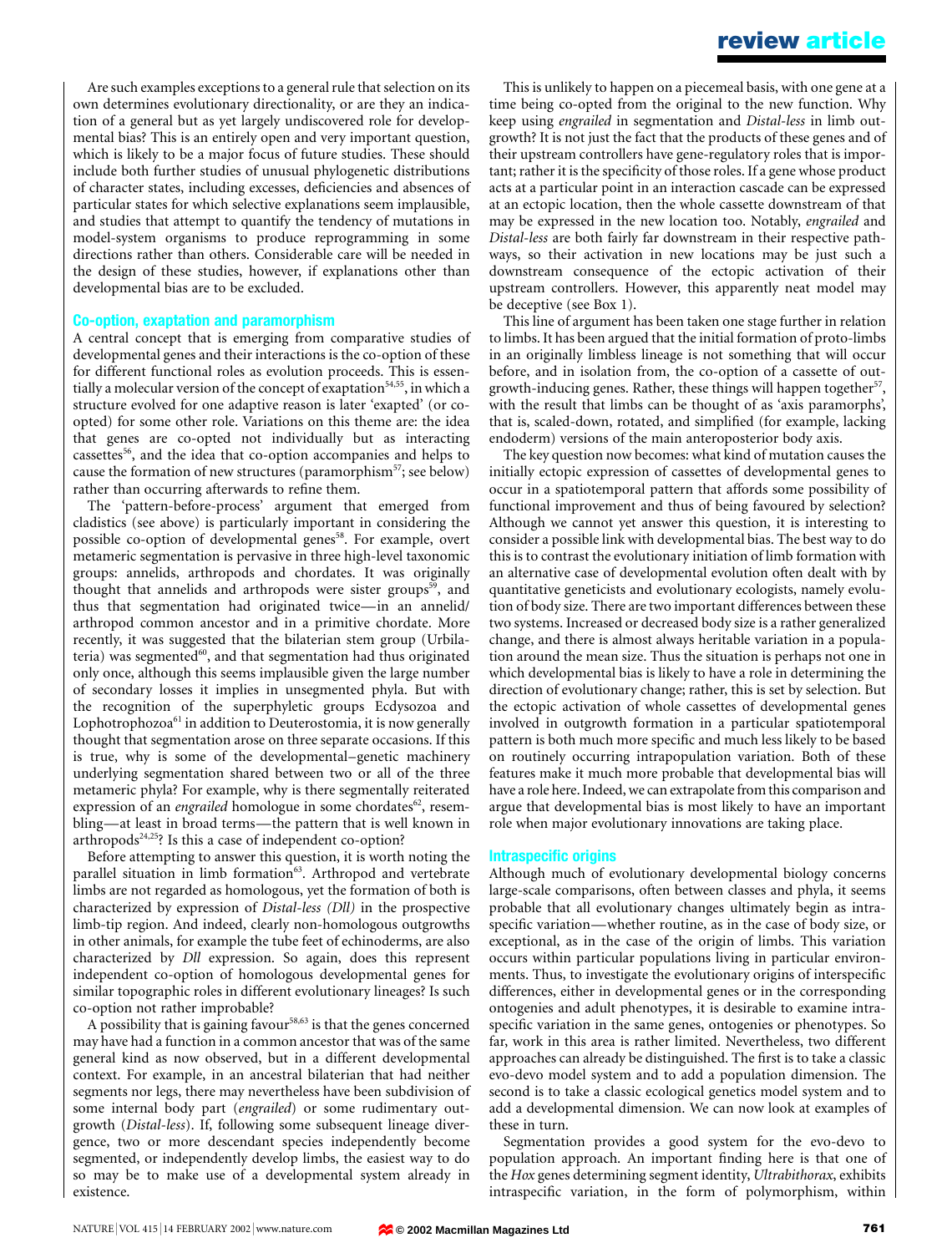#### Box 1

#### Developmental pathways and their evolution

The concept of an interaction pathway  $-\text{and}$  the group of genes that encode its components - as comprising a sort of developmental cassette<sup>56</sup> that can be treated as a unit of evolutionary change is an attractive one. Different kinds of evolutionary process involving such units can be considered, including their divergence in separate lineages after speciation and their co-option for a new developmental purpose within a lineage, possibly coincident with the appearance of new morphological structures such as limbs (paramorphism<sup>57</sup>; see text). However, development is a complex process, and evolution, because of its stochastic and historical aspects, works in a messy way. Therefore, we need to be cautious in attempting to apply neat concepts like co-option of whole cassettes. Here, I outline some of the relevant complexities.

Complexities relating to development itself. A single developmental gene can have a very complex pattern of expression<sup>85</sup>. This may be aided by different promoters or other controlling elements regulating expression in different tissues or at different times, such as occurs in the  $Pax6$  gene, which is involved in eye development<sup>86</sup>. When we consider a whole pathway, another level of complexity appears. In the Drosophila segmentation pathway, the four groups of genes  $involved$  maternal, gap, pair rule and segment polarity – were well characterized more than a decade ago<sup>87</sup>. It now seems that there are about ten genes per group, and so about forty in total. But the pattern of interaction is far from being a linear cascade. Some of the genes fall into two groups. For example, hunchback, which is normally thought of as a gap gene, is expressed both maternally and zygotically. And a newly discovered gene, lilliputian, seems to be maternal, yet mutants exhibit a pair-rule phenotype<sup>88</sup>. Also, even without this complication, the pair-rule group of genes is a double group in the sense that some of its members are 'primary' and some 'secondary'. Furthermore, as well as interactions between groups, there are interactions within them, and these take a variety of forms. At a smaller scale, all interactions are likely to involve variation in such parameters as the stability of RNA and protein molecules, although computer modelling<sup>89</sup> suggests that the overall result, in terms of the pattern of expression of segment polarity genes like engrailed, may be robust in the sense of being broadly unaffected by such variation.

No such pathway exists in isolation from the rest of the developing organism. This makes the use of the terms upstream and downstream problematic as descriptors of developmental genes and their products. It is essential to recognize that these are relative terms. For example, engrailed is often seen as a downstream gene because it falls into the segment polarity group. But a vast amount of morphological detail lies between the rudimentary proto-segments that exist when

engrailed stripes first appear, and their final, fully elaborated form. So, from another perspective, engrailed is an upstream gene. The same argument can be used regarding Distal-less, which comes at the 'end' of a series of interactions (with decapentaplegic and wingless being immediately upstream<sup>90</sup>), but whose product goes on to control downstream processes. A converse argument can be made for Pax6, which is normally considered to be upstream: it is downsteam from another perspective<sup>91</sup>.

#### Complexities that emerge from comparative studies.

Broad-scale comparative studies extending beyond model systems to encompass many taxa usually start with, or have a bias towards, a particular gene in the pathway concerned. Often, this is for methodological reasons, such as the use of the monoclonal antibody 4D9 in detecting homologues of engrailed<sup> $24,25$ </sup>. Given the widespread conservation of the segmental expression of this gene, it would have seemed reasonable to predict an equal or even greater degree of conservation of those genes upstream of it. This would be the pattern expected on the basis of a genetic version of von Baer's laws. So far, however, this prediction has not been borne out. One of the earliestacting genes in the pathway—the anterior determinant bicoid seems to be a relatively recent evolutionary innovation found only in a smallish clade<sup>92</sup>. Furthermore, both *bicoid* itself and its interaction with hunchback seem to be capable of quite rapid evolution $93,94$ . It is also possible that the pair-rule component of the pathway is not highly conserved. However, the details of this pathway are still being investigated. It was initially thought that in the orthopteran Schistocerca (an insect with short-germ development) there was no two-segment periodicity of expression of homologues of the Drosophila pair-rule genes<sup>95</sup>; however, such expression has recently been demonstrated<sup>96</sup>. A similar expression pattern of pair-rule homologues has been confirmed for the beetle  $Tribolium<sup>97</sup>$ , which is phylogenetically intermediate between Schistocerca and Drosophila. **Caution, but not despair.** An understanding of the extraordinary complexity of ecosystems did not deter Darwin from his belief in a single, simple idea (natural selection) that we still regard as the central, 'external' principle of evolution, that is, the main mechanism responsible for adaptation of organisms to their environment. Our growing understanding of the many complexities of development similarly should not deter us from searching for simple general concepts that relate to the 'internal' aspect of evolution, including the ways in which developmental pathways evolve (such as an evolutionary trend towards hierarchical patterns of interaction<sup>98,99</sup>), and the ways in which the internal co-adaptation of organisms is maintained and enhanced.

outbred populations of Drosophila melanogaster<sup>64</sup>. This connects with a possible role for Ultrabithorax in the evolution of morphological differences between congeneric species<sup>65</sup> (D. melanogaster and D. simulans). Also, in relation to genes determining segment number rather than identity, a few groups of arthropods exhibit intraspecific variation in segment number, based on different numbers of engrailed expression stripes, in turn generated by variation in upstream genes. In one case (the centipede Strigamia maritima) comparative studies of populations living at different latitudes reveal a cline<sup>66</sup>, and consequently suggest the action of selection.

Naturally occurring variation in a plant developmental gene provides another example of the evo-devo to population approach. Populations of Arabidopsis thaliana show considerable molecular variation at the CAULIFLOWER locus, which encodes a transcription factor (of the MADS-box family<sup>67</sup>) that controls the development of inflorescence meristems<sup>68</sup>. The pattern of variation found suggests the action of natural selection. Also, it appears that the artificial selection used by farmers to produce the domestic varieties

of Brassica oleracea (cauliflower and broccoli) caused changes at the CAULIFLOWER locus<sup>69</sup>, and presumably at other loci as well.

Butterfly wing pigmentation patterns provide a good system for the ecological genetics to evo-devo approach. Early studies (for example, on mimicry<sup>70</sup>) had both ecological and transmission genetics dimensions, but lacked information on developmental mechanisms. Recent studies of eyespots in the butterfly *Bicyclus*  $anynana<sup>71</sup>$  have added this missing dimension. One notable result to emerge from these studies is that the gene Distal-less, a familiar component of limb formation, is also involved in the generation of eyespots. Selection experiments reveal that this system is readily modifiable, and it looks as though the cassette concept may apply here, with changes in the expression patterns of interacting genes.

#### Towards a synthesis?

Thus far, I have discussed two of the five groups of concepts in Table 1 in detail, but will now briefly address the connections between all five of these groups, in addition to looking at approaches that might be most productive for the future.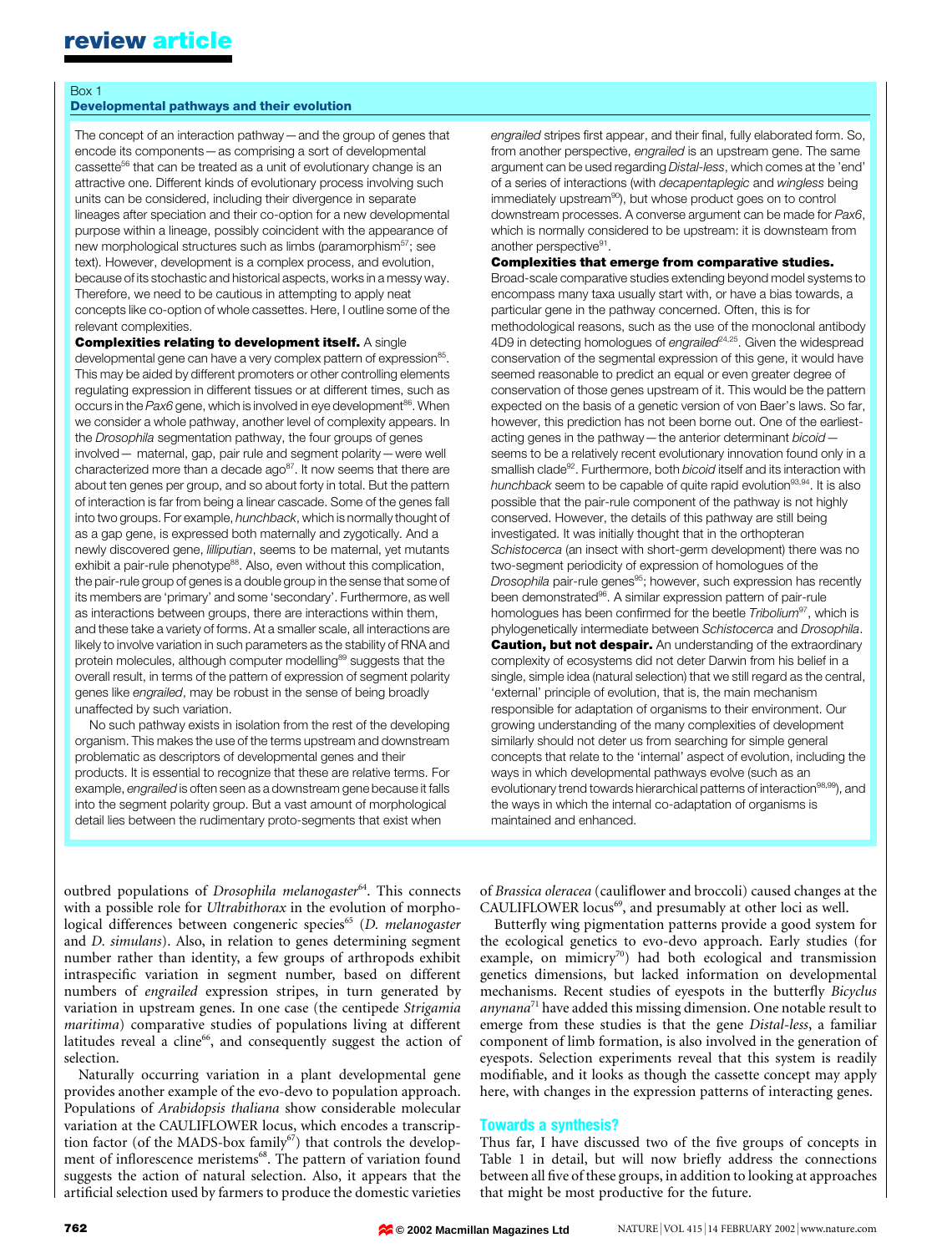The third, fourth and fifth groups of concepts in Table 1 relate to the interaction between conservation and change. Unsurprisingly, certain features favour one, while their opposites favour the other. For example, an early stage of development in which the embryo is developing as a coordinated whole (for example, the vertebrate neurula) is highly entrenched, resistant to selection, and thus widely conserved, although there are many exceptions to this pattern, especially in multi-stage life histories with free-living larval forms. In contrast, later stages (for example, limb buds) are often quasiautonomous modules of enhanced evolvability, although caution is necessary because some of the genes involved may also have other developmental roles. When selectively driven change is possible, it is sometimes aided by mechanisms for the unmasking of variation; the selection itself may relate to external adaptation, internal coadaptation, or a mixture of the two. In all cases of evolutionary change in ontogeny, developmental reprogramming is a necessary part of the process, and one way of achieving it is co-option of existing developmental genes for new roles. Developmental bias may interact with selection to govern the direction of change, although this is just an intriguing, but largely untested possibility.

With regard to future work, three approaches stand out as being particularly desirable. First we need to develop rigorous tests for developmental bias, as noted above. Second, we need some thorough case studies of downstream developmental genes to contrast with their upstream counterparts. (Even the most downstream of those that I have used as examples are quite far upstream in relation to the totality of development; see Box 1.) We need to ask whether both DNA sequences and gene functions are less conserved in downstream genes, especially those that can be shown to have no cryptic early role in addition to their late one. Third, we need to focus experimental work on the important concepts of co-option, cassettes and paramorphism. This can include both high-level comparative studies and studies focusing on mutations (for example, in Drosophila) that show ectopic expression of developmental genes that could provide a basis for the establishment of new roles. In other words, we should attack the problem at both ends—its origins in terms of mutation and reprogramming within species, and its long-term results, manifested as accumulated evolutionary divergence over hundreds of millions of years.

- 1. Von Baer, K. E. Uber Entwicklungsgeschichte der Tiere: Beobachtung und Reflexion (Bornträger, Königsberg, 1828).
- 2. Haeckel, E. Generelle Morphologie der Organismen (Georg Reimer, Berlin, 1866).
- 3. Haeckel, E. The Evolution of Man: a Popular Exposition of the Principal Points of Human Ontogeny and Phylogeny (Appleton, New York, 1896).
- 4. Scott, M. P. & Weiner, A. J. Structural relationships among genes that control development: sequence homology between the Antennapedia, Ultrabithorax and fushi tarazu loci of Drosophila. Proc. Natl Acad. Sci. USA 81, 4115-4119 (1984).
- 5. McGinnis, W., Garber, R. L., Wirz, J., Kuroiwa, A. & Gehring, W. J. A homologous protein-coding sequence in *Drosophila* homeotic genes and its conservation in other metazoans. Cell 37, 403-408 (1984).
- 6. Averof, M. & Akam, M. Hox genes and the diversification of insect and crustacean body plans. Nature  $376, 420-423$  (1995).
- 7. Wray, G. A. & Bely, A. E. in The Evolution of Developmental Mechanisms (eds Akam, M., Holland, P., Ingham, P. & Wray, G.). Development (Suppl.) (Company of Biologists, Cambridge, 1994).
- 8. Gould, S. J. Ontogeny and Phylogeny (Harvard Univ. Press, Cambridge, Massachusetts, 1977).
- 9. Arthur, W. The Origin of Animal Body Plans: a Study in Evolutionary Developmental Biology (Cambridge Univ. Press, Cambridge, 1997).
- 10. Sander, K. in Development and Evolution (eds Goodwin, B. C., Holder, N. & Wylie, C. C.) 137–159 (Cambridge Univ. Press, Cambridge, 1983).
- 11. Duboule, D. in The Evolution of Developmental Mechanisms (eds Akam, M., Holland, P., Ingham, P. & Wray, G.) Development (Suppl.) (Company of Biologists, Cambridge, 1994).
- 12. Richardson, M. K. et al. There is no highly conserved embryonic stage in the vertebrates: implications for current theories of evolution and development. Anat. Embryol.  $196, 91-106$  (1997).
- 13. Hennig, W. Phylogenetic Systematics (Univ. Illinois Press, Urbana, 1966).
- 14. Medawar, P. B. & Medawar, J. S. The Life Science: Current Ideas of Biology (Wildwood House, London, 1977).
- 15. Maglia, A. M., Pugener, L. A. & Trueb, L. Comparative development of anurans: using phylogeny to understand ontogeny. Am. Zool. 41, 538-551 (2001).
- 16. Metscher, B. D. & Ahlberg, P. E. Zebrafish in context: uses of a laboratory model in comparative studies. Dev. Biol. 210, 1-14 (1999).
- 17. Nelson, G. J. Ontogeny, phylogeny, paleontology and the biogenetic law. Syst. Zool. 27, 324-345 (1978).
- 18. Roux, W. The problems, methods and scope of developmental mechanics. Biol. Lect. Mar. Biol. Lab.,
- Woods Hole 149-190 (Ginn, Boston, 1894).
- 19. De Beer, G. R. Embryos and Ancestors (Clarendon, Oxford, 1940).
- 20. Waddington, C. H. The Strategy of the Genes (Allen & Unwin, London, 1957).
- 21. Nüsslein-Volhard, C. & Wieschaus, E. Mutations affecting segment number and polarity in Drosophila. Nature 287, 795-801 (1980).
- 22. Raff, R. A. & Kaufman, T. C. Embryos, Genes and Evolution: the Developmental Genetic Basis of Evolutionary Change (Macmillan, New York, 1983).
- 23. Arthur, W. Mechanisms of Morphological Evolution: a Combined Genetic, Developmental and Ecological Approach (Wiley, Chichester, 1984).
- 24. Patel, N. H. Developmental evolution: insights from studies of insect segmentation. Science 266, 581-590 (1994).
- 25. Patel, N. H. in The Evolution of Developmental Mechanisms (eds Akam, M., Holland, P., Ingham, P. & Wray, G.) Development (Suppl.) (Company of Biologists, Cambridge, 1994).
- 26. Lowe, C. J. & Wray, G. A. Radical alterations in the roles of homeobox genes during echinoderm evolution. Nature 389, 718-721 (1997).
- 27. Geoffroy Saint-Hilaire, E. Considérations générales sur la vertèbre. Mem. Mus. Hist. Nat. 9, 89-119 (1822).
- 28. Holley, S. A. et al. A conserved system for dorsal-ventral patterning in insects and vertebrates involving sog and chordin. Nature 376, 249-253 (1995).
- 29. Darwin, C. On the Origin of Species by Means of Natural Selection, or the Preservation of Favoured Races in the Struggle for Life (John Murray, London, 1859).
- 30. Dobzhansky, T. Genetics and the Origin of Species (Columbia Univ. Press, New York, 1937).
- 31. Mayr, E. Systematics and the Origin of Species (Columbia Univ. Press, New York, 1942).
- 32. Simpson, G. G. Tempo and Mode in Evolution (Columbia Univ. Press, New York, 1944).
- 33. Arthur, W. The concept of developmental reprogramming and the quest for an inclusive theory of evolutionary mechanisms. Evol. Dev. 2, 49-57 (2000).
- 34. Robert, J. S. Interpreting the homeobox: metaphors of gene action and activation in development and evolution. Evol. Dev. 3, 287-295 (2001).
- 35. Davidson, E. H. Gene Activity in Early Development 3rd edn (Academic, Orlando, 1986).
- 36. Schlichting, C. D. & Pigliucci, M. Phenotypic Evolution: a Reaction Norm Perspective (Sinauer, Sunderland, 1998).
- 37. Wells, C. L. & Pigliucci, M. Adaptive phenotypic plasticity: the case of heterophylly in aquatic plants. Persp. Plant Ecol. Evol. Syst. 3, 1-18 (2000).
- 38. McKinney, M. L. & McNamara, K. J. Heterochrony: the Evolution of Ontogeny (Plenum, New York, 1991).
- 39. Hall, B. K. Evolutionary Developmental Biology 2nd edn (Kluwer, Dordrecht, 1999). 40. Zelditch, M. L. & Fink, W. L. Heterochrony and heterotopy: stability and innovation in the evolution of form. Paleobiology 22, 241-254 (1996).
- 41. Yampolsky, L. Y. & Stoltzfus, A. Mutation bias as an orienting factor in selective evolution. Evol. Dev. 3, 73±83 (2001).
- 42. Raff, R. A. Evo-devo: the evolution of a new discipline. Nature Rev. Genet. 1, 74-79 (2000).
- 43. Maynard Smith, J. et al. Developmental constraints and evolution. O. Rev. Biol. 60, 265-287 (1985). 44. Gould, S. J. & Lewontin, R. C. The Spandrels of San Marco and the Panglossian paradigm: a critique of the adaptationist programme. Proc. R. Soc. Lond. B 205, 581-598 (1979).
- 45. Arthur, W. Developmental drive: an important determinant of the direction of phenotypic evolution. Evol. Dev. 3, 271-278 (2001).
- 46. Geliva, E. A. Meiotic drive in the sex chromosome system of the varying lemming, Dicrostomyx torquatus Pall. (Rodentia: Microtinae). Heredity 59, 383-389 (1987).
- 47. Dover, G. A. Molecular drive: a cohesive mode of species evolution. Nature 299, 111-117 (1982).
- 48. Mallet, J. Hybrid zones of *Heliconius* butterflies in Panama and the stability and movement of warning colour clines. Heredity 56, 191-202 (1986).
- 49. Fisher, R. A. The Genetical Theory of Natural Selection (Clarendon, Oxford, 1930).
- 50. Ford, E. B. Ecological Genetics 3rd edn (Chapman & Hall, London, 1971)
- 51. Goodwin, B. How the Leopard Changed its Spots: The Evolution of Complexity (Weidenfeld & Nicolson, London, 1994).
- 52. Donoghue, M. J. & Ree, R. H. Homoplasy and developmental constraint: a model and an example from plants. Am. Zool. 40, 759-769 (2000).
- 53. Arthur, W. & Farrow, M. The pattern of variation in centipede segment number as an example of developmental constraint in evolution. J. Theor. Biol. 200, 183-191 (1999).
- 54. Gould, S. J. & Vrba, E. S. Exaptation—a missing term in the science of form. Paleobiology 8, 4-15 (1982).
- 55. Chipman, A. D. Developmental exaptation and evolutionary change. Evol. Dev. 3, 299-301 (2001).
- 56. Tabin, C. J., Carroll, S. B. & Panganiban, G. Out on a limb: parallels in vertebrate and invertebrate limb patterning and the origin of appendages. Am. Zool. 39, 650-663 (1999).
- 57. Minelli, A. Limbs and tail as evolutionarily diverging duplicates of the main body axis. Evol. Dev. 2, 157±165 (2000).
- 58. Abouheif, E. et al. Homology and developmental genes. Trends Genet. 13, 432-433 (1997).
- 59. Clark, R. B. Dynamics in Metazoan Evolution: the Origin of the Coelom and Segments (Clarendon, Oxford, 1964).
- 60. De Robertis, E. M. The ancestry of segmentation. Nature 387, 25-26 (1997).
- 61. Aguinaldo, A. M. A. et al. Evidence for a clade of nematodes, arthropods and other moulting animals. Nature 387, 489-493 (1997).
- 62. Holland, L. Z., Kene, M., Williams, N. A. & Holland, N. D. Sequence and embryonic expression of the amphioxus engrailed gene (AmphiEn): the metameric pattern of transcription resembles that of its segment-polarity homolog in Drosophila. Development 124, 1723-1732 (1997).
- 63. Panganiban, G. et al. The origin and evolution of animal appendages. Proc. Natl Acad. Sci. USA 94, 5162±5166 (1997).
- 64. Gibson, G. & Hogness, D. S. Effect of polymorphism in the Drosophila regulatory gene Ultrabithorax on homeotic stability. Science 271, 200-203 (1996).
- 65. Stern, D. L. A role of Ultrabithorax in morphological differences between Drosophila species. Nature 396, 463±466 (1998).
- 66. Kettle, C. & Arthur, W. Latitudinal cline in segment number in an arthropod species, Strigamia maritima. Proc. R. Soc. Lond. B 267, 1393-1397 (2000).
- 67. Ng, M. & Yanofsky, M. F. Function and evolution of the plant MADS-box gene family. Nature Rev. Genet. 2, 186-193 (2001).
- 68. Purugganan, M. D. & Suddith, J. I. Molecular population genetics of the Arabidopsis CAULIFLOWER